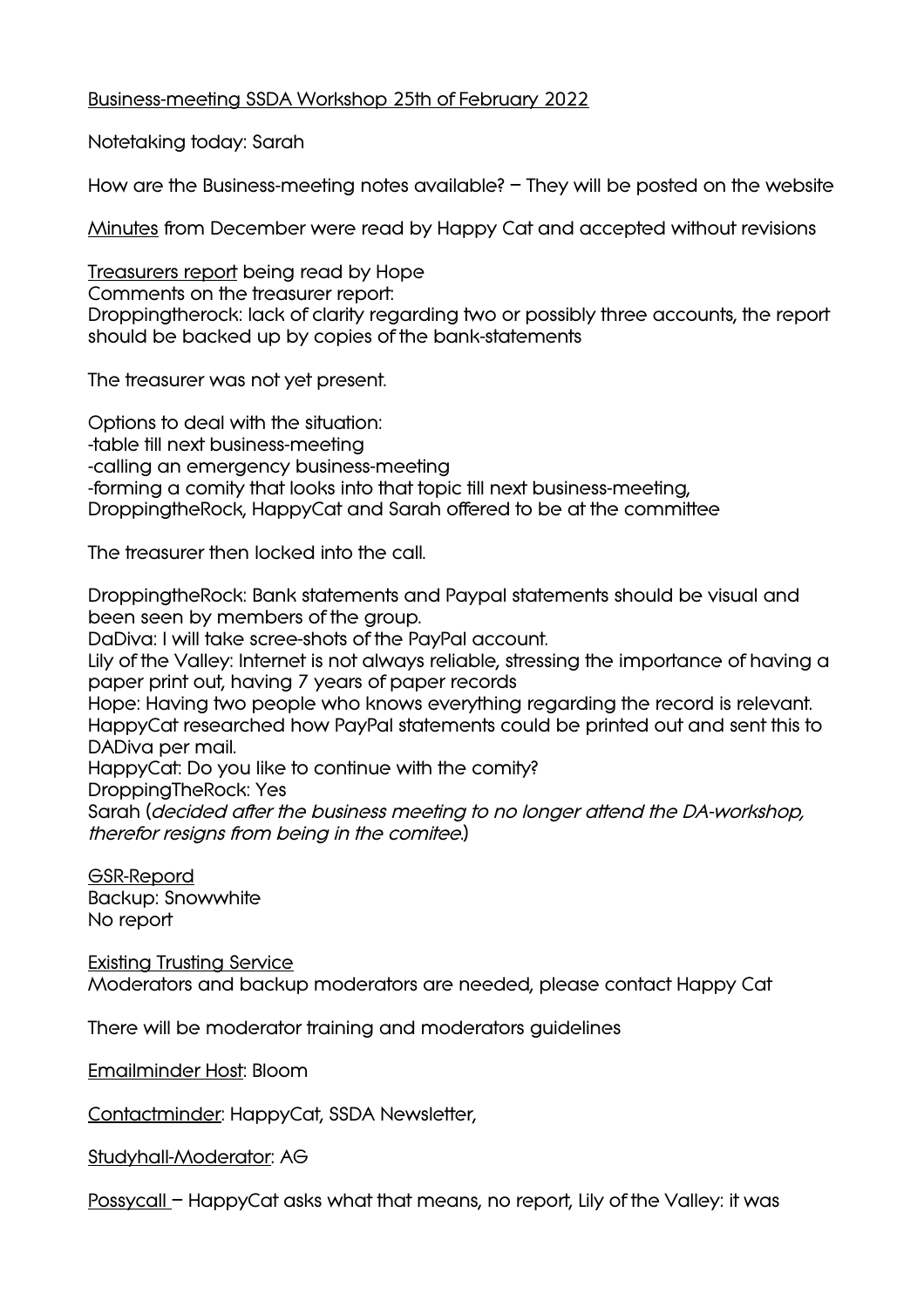### **suspended, it was a regular meeting-call to prepare**

**Public information representative No report**

**Intergroup Service representative No report**

### **Website:**

**DaDiva: If anyone has any problems to find things, let the moderator know, DA-Diva hopes she has updated all the links. If new people find something, let DADiva know. Newest schedule is accessible** 

**The website position is open**

**Zoom: It is not operative right now**

**Old Business**

**Long-timer invitations Hope: Oldtime invited back, HappyCat formed the committee, included a message for long-timers, created a Newsletter**

**FC Meeting ID MCHonesty asked for the FC Meeting ID Sarah will write a description how to access FC via internet sent it to DADiva and MCHonesty**

**Zoom Nell: Committee to bring Zoom back What happened to Questionnaire - HappyCat: only 4-5 responded Please contact Nell on the topic of Zoom** 

**Business-meeting extended several times.**

**New Business**

**Sarah: Moderators volunteer for moderator positions so far – The business-meeting votes moderators in.**

**Discussion points**

**Con**

**-This is a workshop and those being moderators are offered to learn how to do service. Rules that apply in meetings do not apply here.** 

**-Those uncomfortable with anyone doing service have the options to work the steps on being uncomfortable with what they experience.**

**-There are not enough moderators, nor back-up moderators to cover in case the meeting is uncomfortable with someones moderating service.** 

**-If the moderator position would be voted on in the business-meeting, those already**